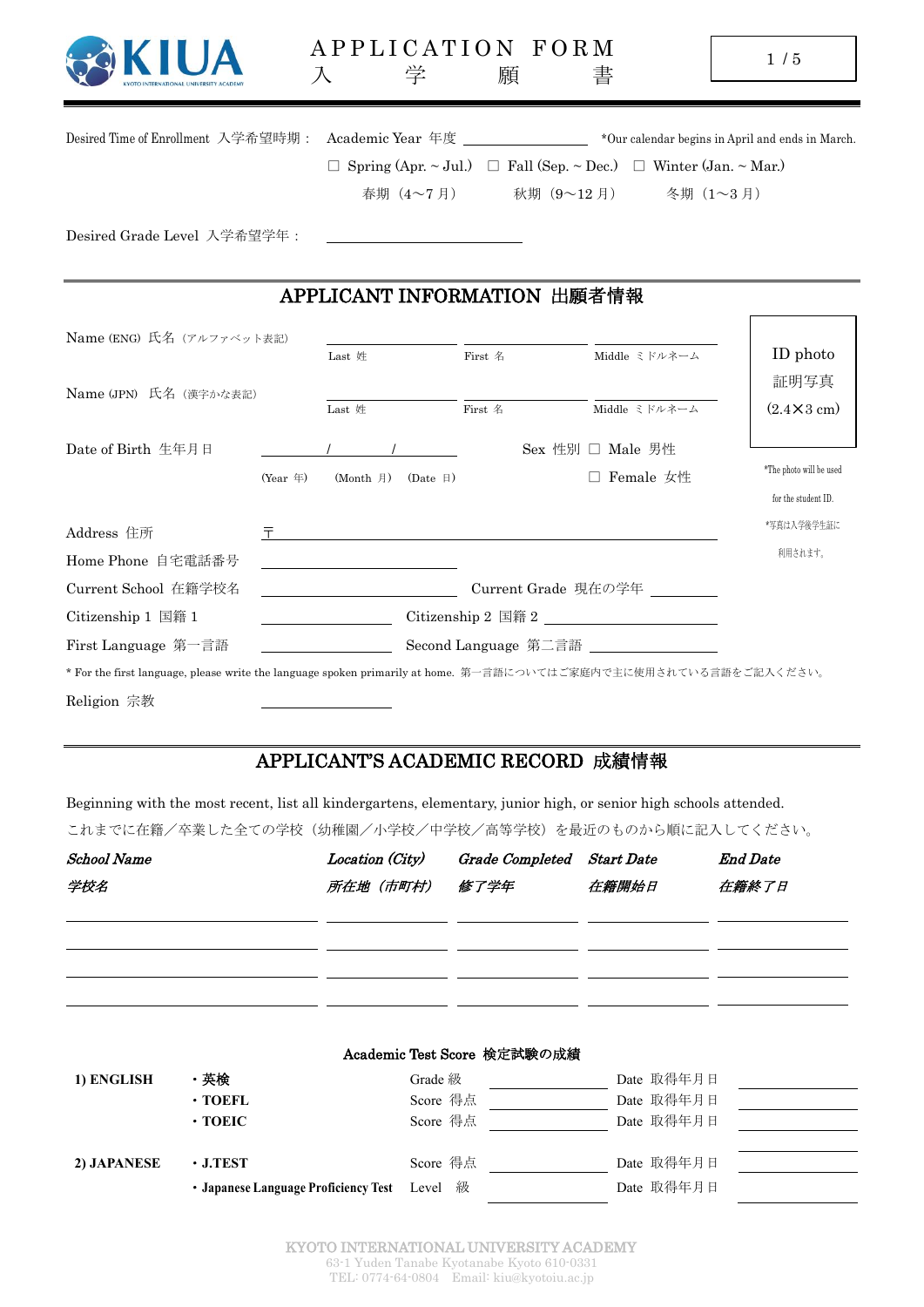

## PARENT / GUARDIAN INFORMATION 保護者情報

|   |                             |                                                                               | Parent / Guardian 1 保護者 1                                                                 |                                                                                                     |
|---|-----------------------------|-------------------------------------------------------------------------------|-------------------------------------------------------------------------------------------|-----------------------------------------------------------------------------------------------------|
|   | Relationship 続柄:            |                                                                               |                                                                                           |                                                                                                     |
|   | Name (ENG) 氏名 (アルファベット表記)   | Last 姓                                                                        | First 名                                                                                   | Middle ミドルネーム                                                                                       |
|   |                             |                                                                               |                                                                                           |                                                                                                     |
|   | Name (JPN) 氏名 (漢字かな表記)      | Last 姓                                                                        | First 名                                                                                   | Middle ミドルネーム                                                                                       |
|   | TEL 電話番号                    |                                                                               | Email メールアドレス                                                                             |                                                                                                     |
|   | Address 住所                  |                                                                               | *Answer only if it is different from the applicant's. 出願者と異なる場合のみ記入ください。                  |                                                                                                     |
|   | Ŧ                           |                                                                               |                                                                                           |                                                                                                     |
|   |                             |                                                                               |                                                                                           | Occupation/Title 職業・役職 ______________________________Work Phone 勤務先番号 _____________________________ |
|   | Citizenship 国籍              |                                                                               |                                                                                           |                                                                                                     |
|   |                             |                                                                               |                                                                                           |                                                                                                     |
|   |                             | *Answer only if your country of citizenship is not Japan. 国籍が日本以外の方のみお答えください。 |                                                                                           |                                                                                                     |
|   | First Language 第一言語         |                                                                               |                                                                                           | Religion 宗教                                                                                         |
|   |                             |                                                                               |                                                                                           |                                                                                                     |
|   |                             |                                                                               | Parent / Guardian 2 保護者 2                                                                 |                                                                                                     |
|   | Relationship 続柄:            |                                                                               |                                                                                           |                                                                                                     |
|   | Name (ENG) 氏名 (アルファベット表記)   |                                                                               |                                                                                           |                                                                                                     |
|   |                             | Last 姓                                                                        | First 名                                                                                   | Middle ミドルネーム                                                                                       |
|   | Name (JPN) 氏名 (漢字かな表記)      | Last 姓                                                                        | First 名                                                                                   | Middle ミドルネーム                                                                                       |
|   | TEL 電話番号                    |                                                                               | Email メールアドレス                                                                             | <u> 1980 - Jan Samuel Barbara, politik a po</u>                                                     |
|   | Address 住所                  |                                                                               | *Answer only if it is different from the applicant's. 出願者と異なる場合のみ記入ください。                  |                                                                                                     |
|   | Ŧ                           |                                                                               |                                                                                           |                                                                                                     |
|   | Occupation/Title 職業・役職      |                                                                               |                                                                                           | Work Phone 勤務先番号                                                                                    |
|   | Citizenship 国籍              |                                                                               |                                                                                           |                                                                                                     |
|   | Type of Visa ビザの種類          |                                                                               |                                                                                           |                                                                                                     |
|   |                             | *Answer only if your country of citizenship is not Japan. 国籍が日本以外の方のみお答えください。 |                                                                                           |                                                                                                     |
|   | First Language 第一言語         |                                                                               |                                                                                           |                                                                                                     |
|   |                             |                                                                               |                                                                                           |                                                                                                     |
| Д |                             |                                                                               | Which of the parents/guardians listed above is financially responsible for the applicant? |                                                                                                     |
|   |                             | 上記の保護者の内、今回の出願者の授業料等の支払責任を負う方はどちらですか。                                         |                                                                                           |                                                                                                     |
|   |                             | □ Parent/Guardian 1 保護者 1 □ Parent/Guardian 2 保護者 2                           |                                                                                           |                                                                                                     |
|   |                             |                                                                               |                                                                                           |                                                                                                     |
| □ |                             | Have any of your other children attended KIU Academy?                         |                                                                                           |                                                                                                     |
|   |                             |                                                                               |                                                                                           | 今回の出願者以外に、KIU アカデミーに在籍していたことがある、または現在在籍中のお子様がいらっしゃいますか。                                             |
|   | □ No 在籍していない・していたことがない      |                                                                               |                                                                                           |                                                                                                     |
|   | □ Currently attending 現在在籍中 |                                                                               |                                                                                           |                                                                                                     |
|   |                             | □ Have attended in the past 以前在籍していたことがある                                     |                                                                                           |                                                                                                     |
|   |                             |                                                                               |                                                                                           |                                                                                                     |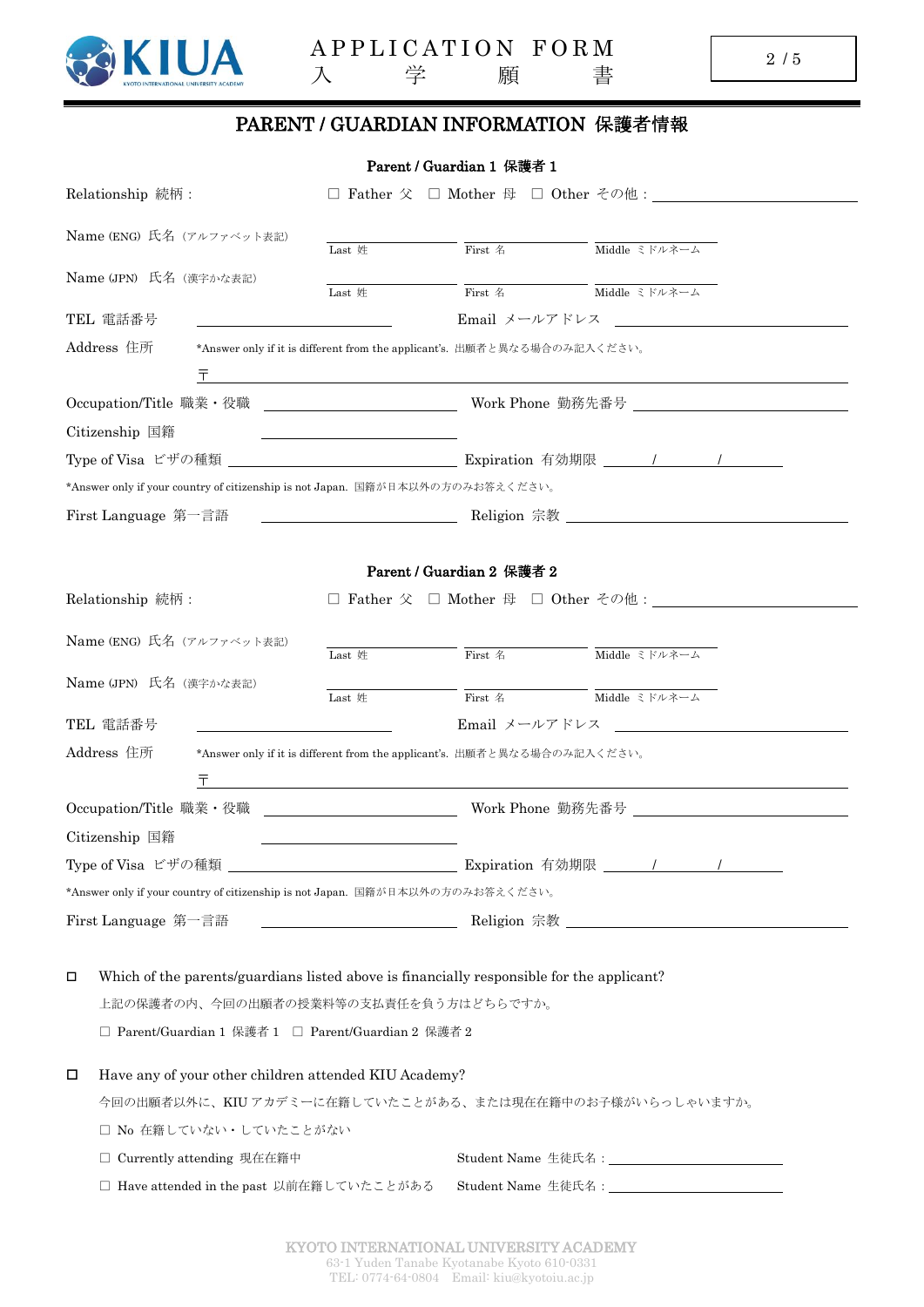

|    |                                                          |                            |                                                                                                      | <b>BACKGROUND INFORMATION</b>    | The following information will be used to help us determine whether KIU Academy would be an appropriate school for your child's                                                                    |                                  |
|----|----------------------------------------------------------|----------------------------|------------------------------------------------------------------------------------------------------|----------------------------------|----------------------------------------------------------------------------------------------------------------------------------------------------------------------------------------------------|----------------------------------|
|    |                                                          |                            | education. Please answer the questions clearly and completely.                                       |                                  | 以下の情報は、KIU アカデミーがお子様の教育に適しているか判断する助けとなるものです。質問には明確かつ完全にお答えください。                                                                                                                                    |                                  |
| 1. | overseas experience, past educational experiences, etc). |                            | Why would you like your child to attend KIU Academy?                                                 |                                  | (Are there any special circumstances which would make KIU Academy particularly helpful for your child? E.g. bicultural family,<br>KIU アカデミーにお子様を通わせたい理由は何ですか。(例:帰国生である、多重国籍を持っている、これまでの学校生活での経験等。) |                                  |
| 2. |                                                          |                            | What experience has your child had learning or using English?                                        |                                  |                                                                                                                                                                                                    |                                  |
|    |                                                          |                            | お子様の英語学習歴や、英語を使われた経験についてお書きください。                                                                     |                                  | □ native 母国語または母国語と同等 □ fluent 流暢に話す □ passable 何とか通じる □ minimal 話せない                                                                                                                              |                                  |
| 3. |                                                          |                            | What experience has your child had learning or using Japanese?<br>お子様の日本語学習歴や、日本語を使われた経験についてお書きください。 |                                  | □ native 母国語または母国語と同等 □ fluent 流暢に話す □ passable 何とか通じる □ minimal 話せない                                                                                                                              |                                  |
| 4. | 勉強したり使われたりした経験があればお書きください。                               |                            | studying or using languages besides your native language?                                            |                                  | Please describe your (parent's/guardian's) English and Japanese language proficiency. What experience do you have<br><b>保護者の方の</b> 英語または日本語の語学力についておたずねします。該当するところにチェックをお願いします。また、英語(日本語)を         |                                  |
|    | Parent/Guardian 1                                        | English 英語<br>Japanese 日本語 | □ native 母国語または母国語と同等<br>□ native 母国語または母国語と同等                                                       | □ fluent 流暢に話す<br>□ fluent 流暢に話す | □ passable 何とか通じる<br>□ passable 何とか通じる                                                                                                                                                             | □ minimal 話せない<br>□ minimal 話せない |
|    | Parent/Guardian 2                                        | English 英語<br>Japanese 日本語 | □ native 母国語または母国語と同等<br>□ native 母国語または母国語と同等                                                       | □ fluent 流暢に話す<br>□ fluent 流暢に話す | □ passable 何とか通じる<br>□ passable 何とか通じる                                                                                                                                                             | □ minimal 話せない<br>□ minimal 話せない |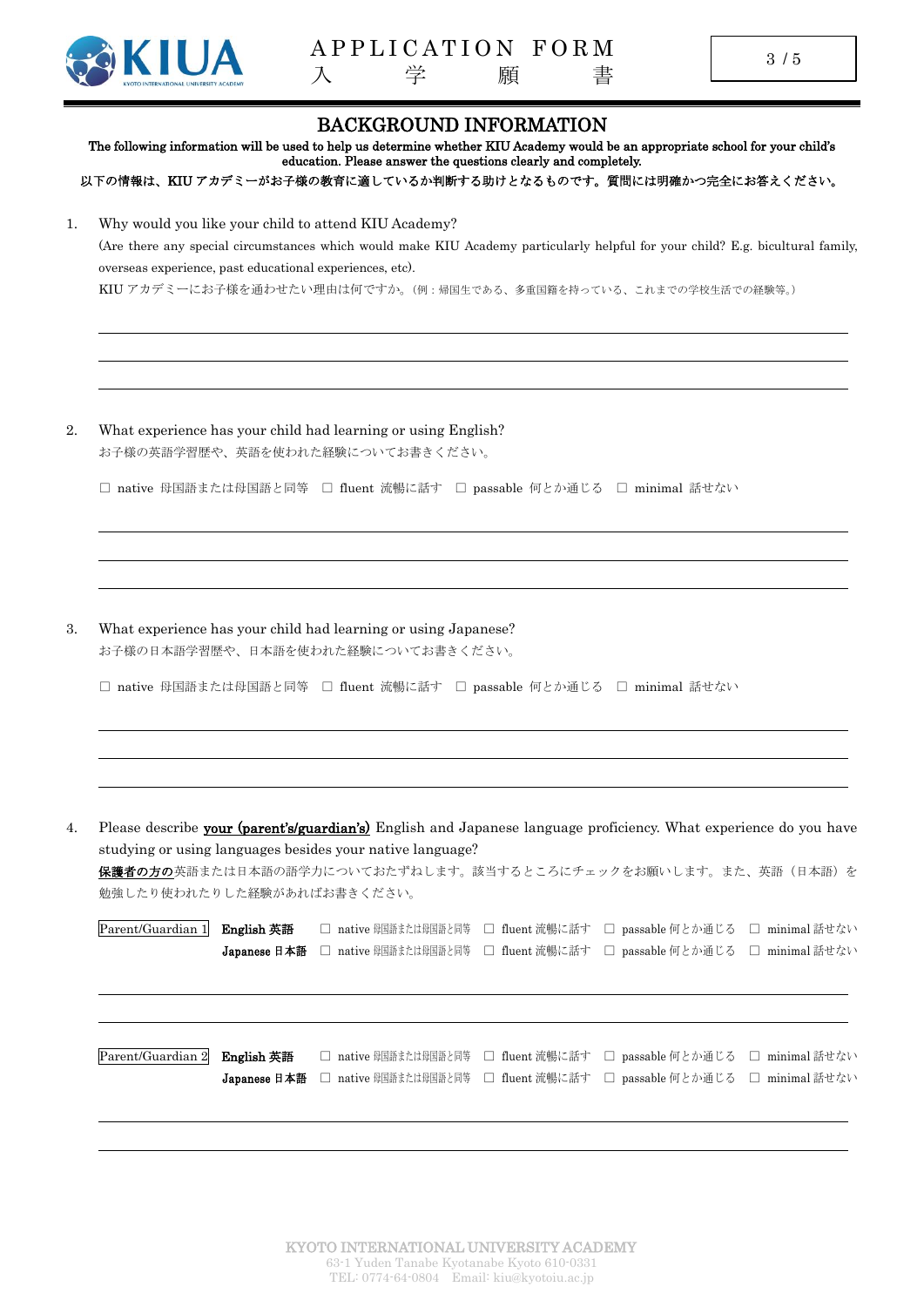

- 5. Which do you prefer as the main language of instruction for most of your child's classes? お子様の授業で使用される言語として、主にどちらをご希望されますか。 □ English 英語 □ Japanese 日本語
- 6. Which language do you prefer to use in communication with KIU Academy and your child's teachers? お子様の担任教員、また学校とのコミュニケーションにおいて、どちらの言語の使用をご希望ですか。 □ English 英語 □ Japanese 日本語
- 7. How much time would you be able to spend each week helping your child with his or her studies? 保護者の方は週に何時間程度お子様の学習を手伝うことが可能ですか。

8. What is the most important priority or expectation that you will have of KIU Academy? KIU アカデミーに対して、最も重要視されていること、また最も期待することは何ですか。

9. What are your goals for your child's language abilities? Are you interested in your child becoming bilingual or proficient in English? How important is it for you that your child becomes fluent in Japanese? Please explain your reasons in detail.

お子様の語学力について、どのような目標をお持ちですか〈例 バイリンガルになること、または英語が堪能になることを望む〉お子様 の日本語が上達することについて、どの程度重要視されますか。その理由についても詳しくお書きください。

10. How much time do you spend with your child each day? What do you usually do during this time? 毎日どのくらいの時間お子様と過ごされていますか。その時間は、何をして過ごされますか。